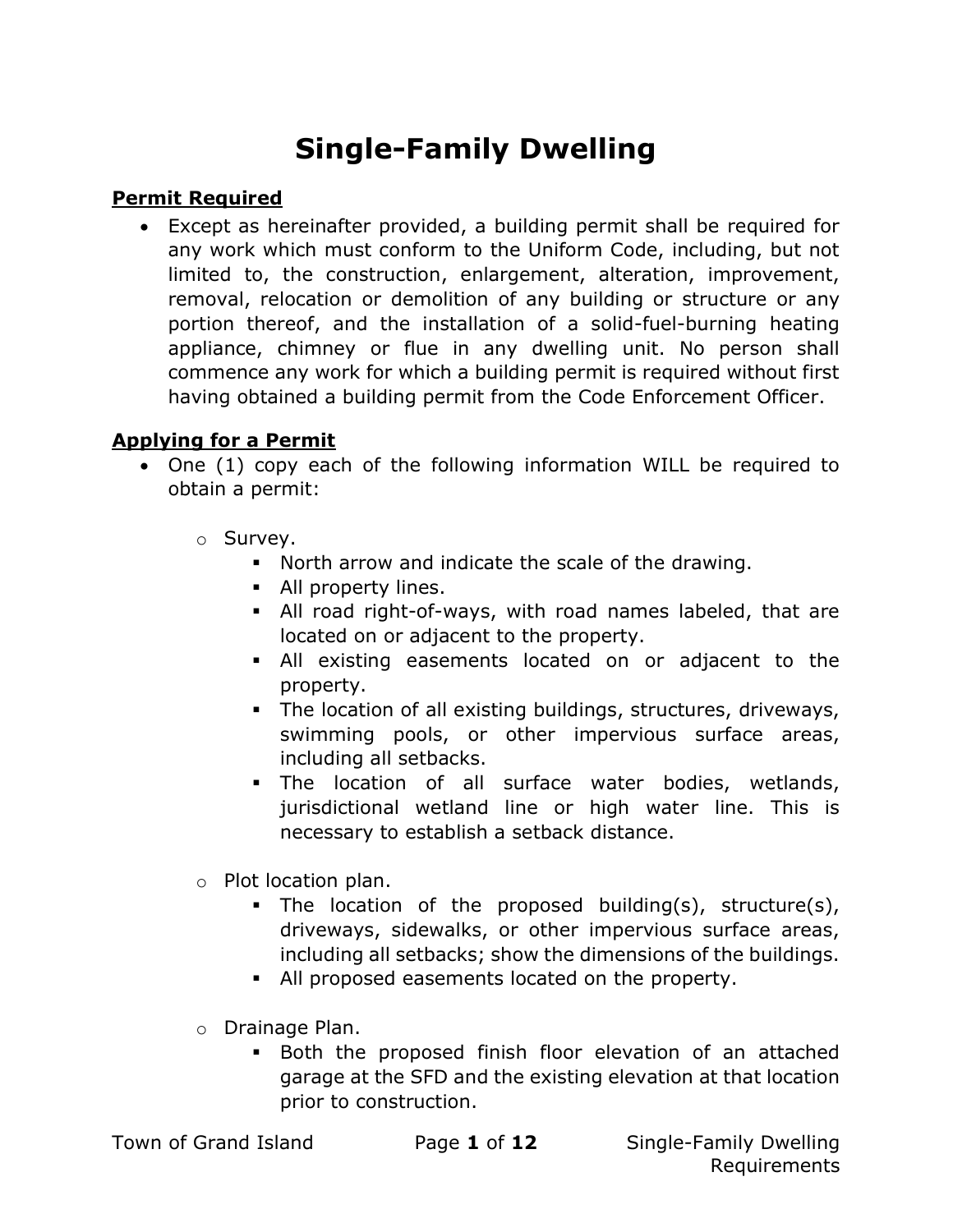- The proposed elevations of the finish grade around the SFD and throughout the site.
- The existing elevations at the property lines around the perimeter of the property.
- Proposed drainage swales, yard drains, piping, and any other drainage structures.
- o Construction Drawings.
	- **•** Drawings to be prepared in accordance with the New York State Uniform Fire Prevention and Building Code, the State Energy Code and such other laws as are applicable to the construction in the State of New York (collectively, "Uniform Code")
	- Signed and sealed by a Registered Architect or Professional Engineer licensed in the State of New York.
	- List design criteria used Per R301.2(1) of the Uniform Code
	- **Plans Scaled and Readable**
	- Designer's Name, Address, Cert. # on all pages, all pages numbered & labeled
	- **Front, rear, and side elevations**
	- Windows and door locations
	- Window and door schedule with sizes for all door & windows
	- **Interior load bearing walls labeled**
	- **Footing locations, depth and width**
	- Rebar number and size
	- Slab description
	- **Interior footing, location and detail**
	- Typical foundation wall & opening detail
	- Foundation wall change in height detail
	- **Interior bearing wall details**
	- Header / opening details
	- Anchor bolts: size, length and spacing
	- Wall sheathing nailing schedule
	- Connector chart type and nail count
	- Truss certifications and layout sealed by Architect or Eng of record
	- Roof Sheathing and nailing schedule
	- Roof Type, including underlayment and ice and water shield
	- **Fire Blocking Details**
	- **Stair and railing details**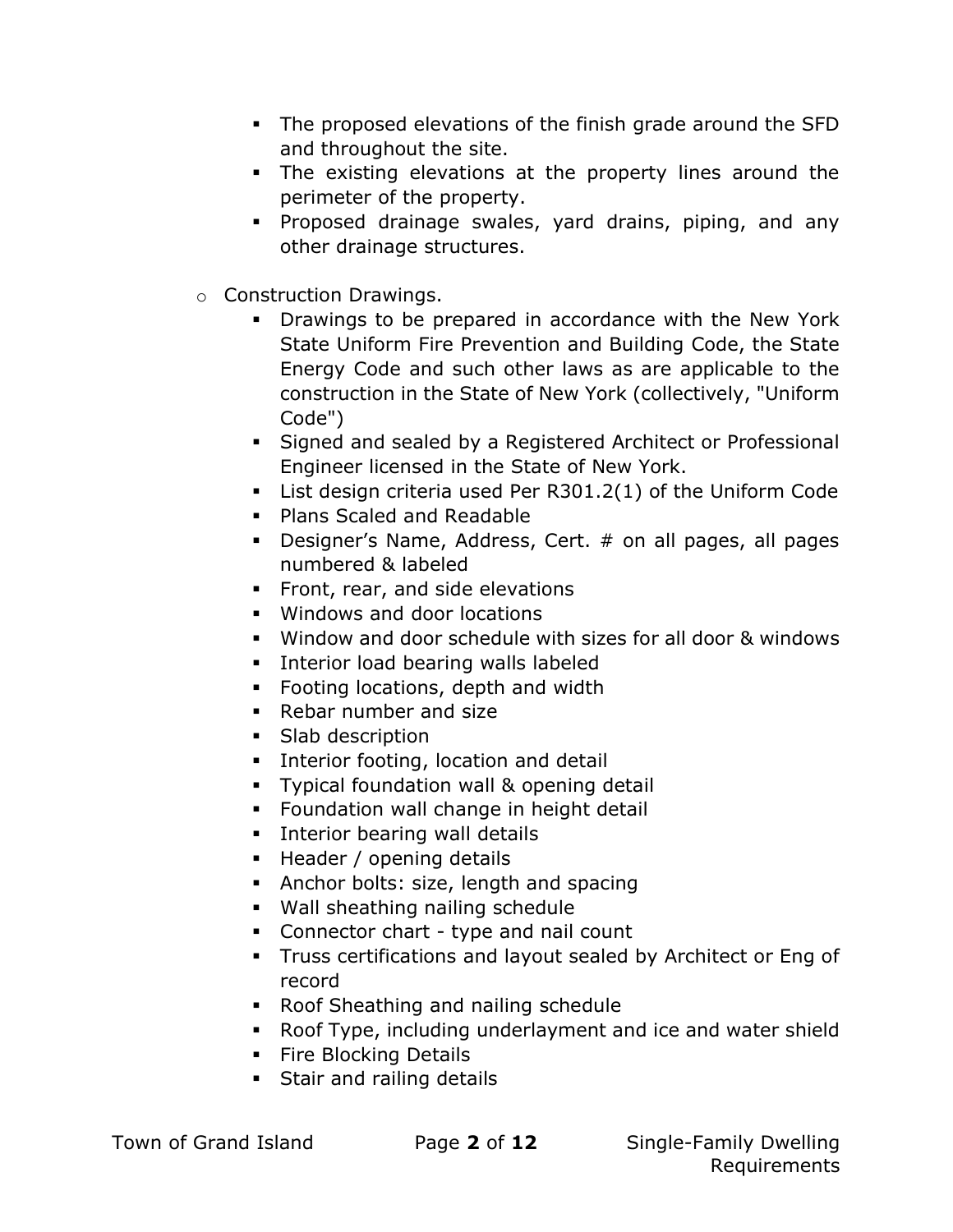- o Energy Calculations.
	- Calculations shall show compliance with the Uniform Code following the prescriptive compliance method, simulated performance method, or the energy rating index method.
	- Calculations prepared by computer software acceptable to the Code Enforcement Officer may be used to show compliance.
- o Highway Work Permit.
	- A permit for work within the highway right-of-way shall be provided.
	- The permit shall be provided be the jurisdiction that owns the road where the work will occur, either the Town of Grand Island, Erie County, of State of New York.
- One (1) copy each of the following information MAY be required to obtain a permit:
	- o Geotechnical Engineering Soils Report.
		- **If required by the Construction Drawings or if determined to** be necessary by the Code Enforcement Officer, a soils report indicating the allowable bearing capacity of the soil at the proposed construction site shall be provided.
	- o Wetland Delineation.
		- If there are potential wetlands in the vicinity of the proposed SFD a wetlands delineation prepared by an Environmental Consultant acceptable to the Code Enforcement Officer shall be provided.
		- The wetlands delineation shall include the area around all proposed construction at the site, including the SFD, accessory structures, patios, walkways, and the driveway.
		- The wetlands delineation shall be shown on the lot location plan.
	- o Septic System Approval.
		- If the proposed SFD is not located in a sewer district a permit for the construction of an onsite wastewater treatment system from Erie County Health Department (ECHD) shall be provided.
	- o Flood Plain Development Permit.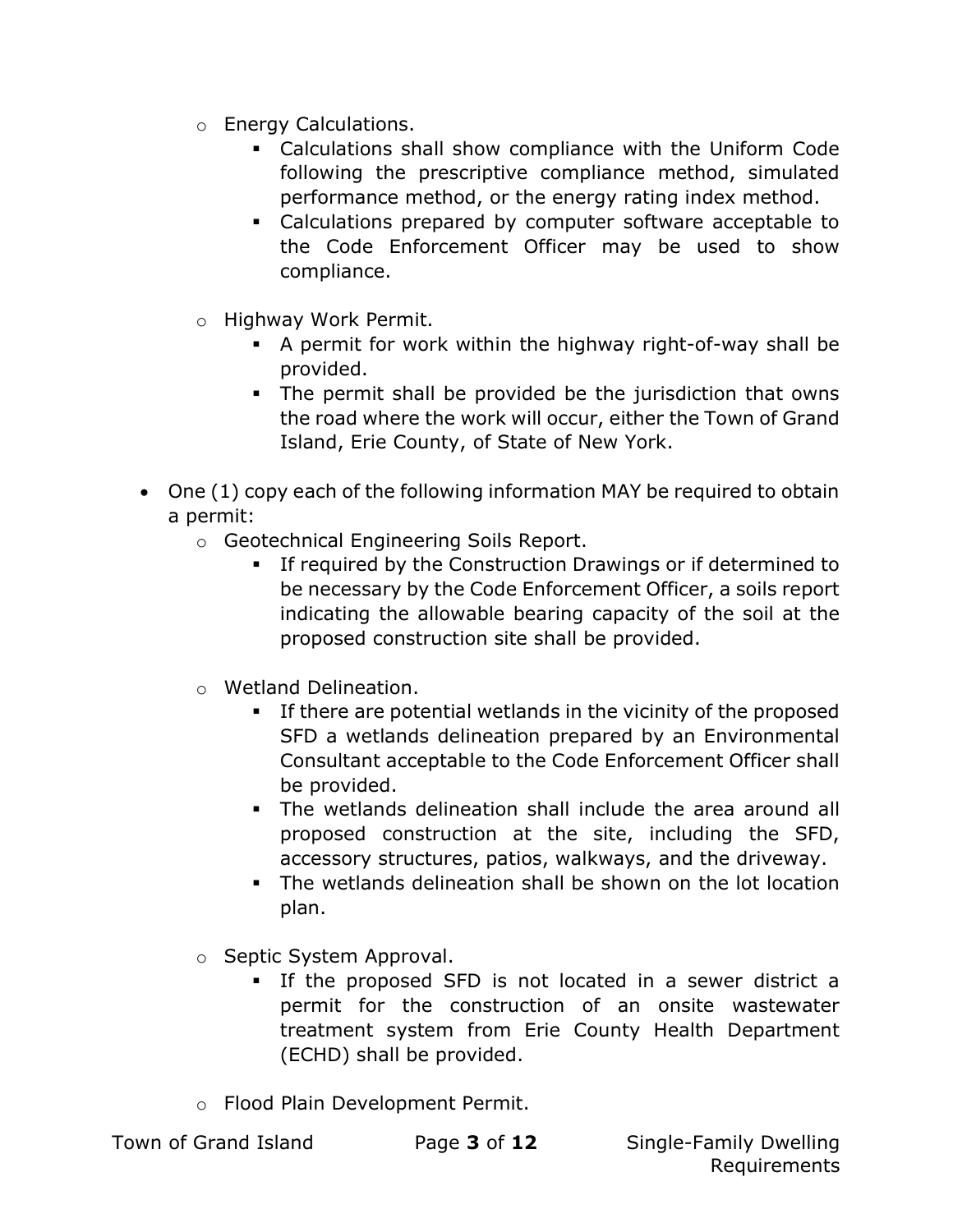- If any of the proposed construction will be located in areas of special flood hazard, as determined by the Federal Emergency Management Agency (FEMA), a Flood Plain Development Permit shall be provided.
- o A Flood Plain Development Permit is issued by the Town of Grand Island Engineering Department.

### Fees

| Single-family Dwelling          |          |  |  |  |  |  |  |
|---------------------------------|----------|--|--|--|--|--|--|
| $\circ$ up to 4,000 square feet | \$400.00 |  |  |  |  |  |  |
| $\circ$ over 4,000 square feet  | \$600.00 |  |  |  |  |  |  |
| • Certificate of Occupancy      | \$50.00  |  |  |  |  |  |  |
| • Sewer Tap                     | \$500.00 |  |  |  |  |  |  |
| • Water Tap $-1$ "              | \$300.00 |  |  |  |  |  |  |
| • Water Meter $-3/4$ "          | \$275.00 |  |  |  |  |  |  |
|                                 |          |  |  |  |  |  |  |

### **Definitions**

- Buildable Land.
	- $\circ$  The area of a lot that is calculated by subtracting from the gross area of the parcel the following:
		- **State-regulated wetlands.**
		- Federal-regulated wetlands.
		- **FEMA-designated floodplains.**
		- **Land designated for public recreation.**
		- **EXEC** Land required for roadways and public improvements.
		- **For riverside lots, land in the Niagara River.**
- Building.
	- o Any improvement having a roof supported by columns or walls for the housing or enclosure of persons, animals or chattels; mobile home; or
	- o Any other structure, including anything constructed, the use of which requires permanent or temporary location on the ground or attachment to something having permanent or temporary location on the ground, including stationary and portable carports, docks, sheds, boathouses, towers, and structures of a similar nature; also including swimming pools, both in-ground and aboveground, decks, flagpoles over 20 feet in height and antennas.
- Building, Principal.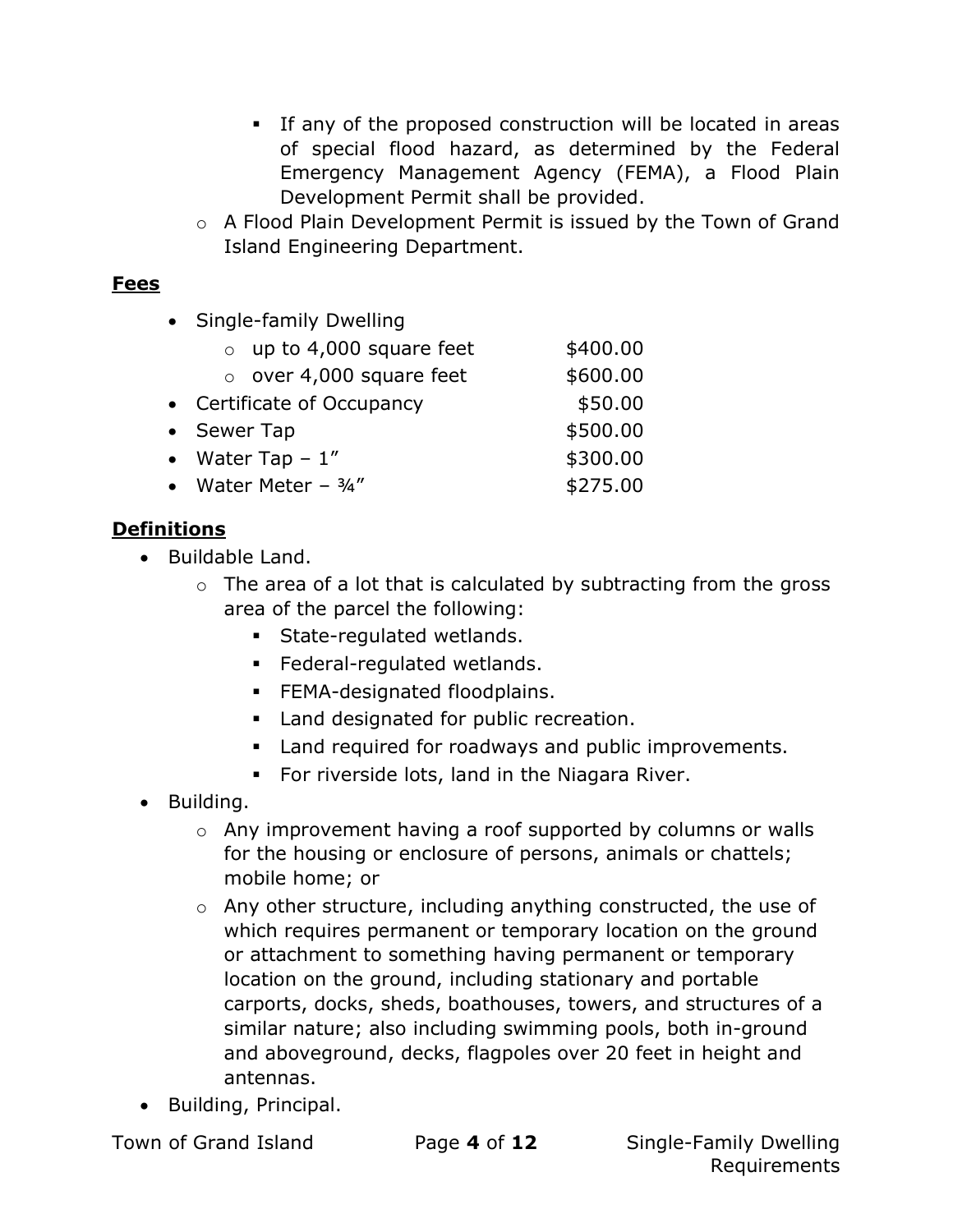- $\circ$  A structure in which is conducted the principal use of the site on which it is situated. In any residential district, any dwelling shall be deemed to be a "principal building" on the lot on which the same is located.
- Building Height.
	- o The vertical distance measured from the mean level of the ground surrounding the building or structure to the highest point of the roof, but not including chimneys, spires, towers, tanks and similar projections.
- Dwelling.
	- o Any building or portion thereof designed or used exclusively as the residence or sleeping place of one or more persons, erected on a permanent foundation.
- Dwelling Unit.
	- o A residential unit other than a mobile home, with one or more rooms, including cooking facilities and sanitary facilities in a dwelling structure, designed as a unit for occupancy by not more than one family for living and sleeping purposes.
- Lot.
	- o A parcel or piece of land occupied or intended to be occupied by a principal building or a group of such buildings and accessory buildings, or utilized for a principal use and uses accessory or incidental to the operation thereof, together with such open spaces as required by this code, and having frontage on a public street.
- Lot, Corner.
	- o A lot abutting upon two or more streets at their intersection or upon two parts of the same street forming an interior angle of less than 135°. The point of intersection of the street lot lines is the "corner."
- Lot, Depth.
	- o The mean horizontal distance between the front and rear lot lines.
- Lot, Interior.
	- o A lot other than a corner lot.
- Lot Lines.
	- $\circ$  The lines or series of connecting line segments bounding the lot.
- Lot Lines, Front.
	- $\circ$  For an interior lot, the lot line abutting the street;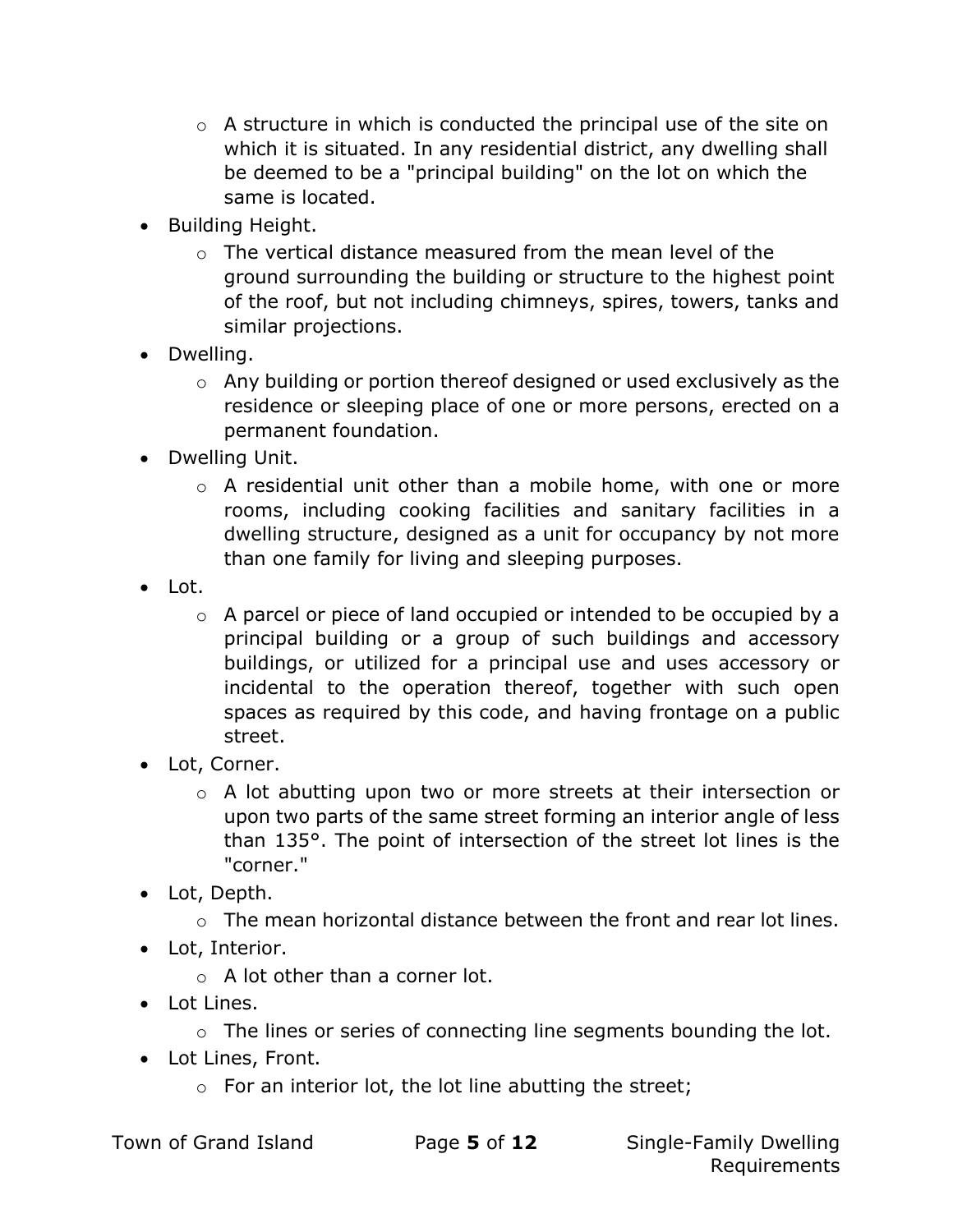- $\circ$  For a corner lot, the lot line designated as the front lot line by a subdivision or parcel map, or, if none, the shorter lot line abutting a street;
- $\circ$  For a through lot, the lot line abutting the street that provides the primary access to the lot; and
- o For a flag lot, the lot line designated as the front lot line by a subdivision or parcel map, or if none, the line determined by a Code Enforcement Officer to be the front lot line.
- Lot Line, Rear.
	- $\circ$  The lot line opposite and most distant from the front lot line.
- Lot Line, Side.
	- $\circ$  Any lot line other than a front or rear lot line. A "side lot line" separating a lot from a street is called a "side street lot line."
- Lot Line, Street.
	- $\circ$  A lot line separating the lot from a street.
- Lot, Through.
	- o An interior lot having frontage on two parallel or approximately parallel streets.
- Lot Width.
	- $\circ$  The distance between the two side lot lines measured as the length of a line setback from the front lot line by the minimum front yard permitted in the district.
- Lot, Nonconforming.
	- o Any lot which does not conform with the minimum width, depth and area dimensions specified for the district in which said lot is located, and the owner(s) of said lot do(es) not own any adjoining property. A legal nonconforming lot is one which complied with the requirements of the Zoning Code at the time it was created, or has a nonconforming use legally occurring upon it.
- Maximum Building Coverage.
	- o The maximum percentage of a lot to be covered by the combined footprint of all buildings, structures, and uses.
- Riverside Lot.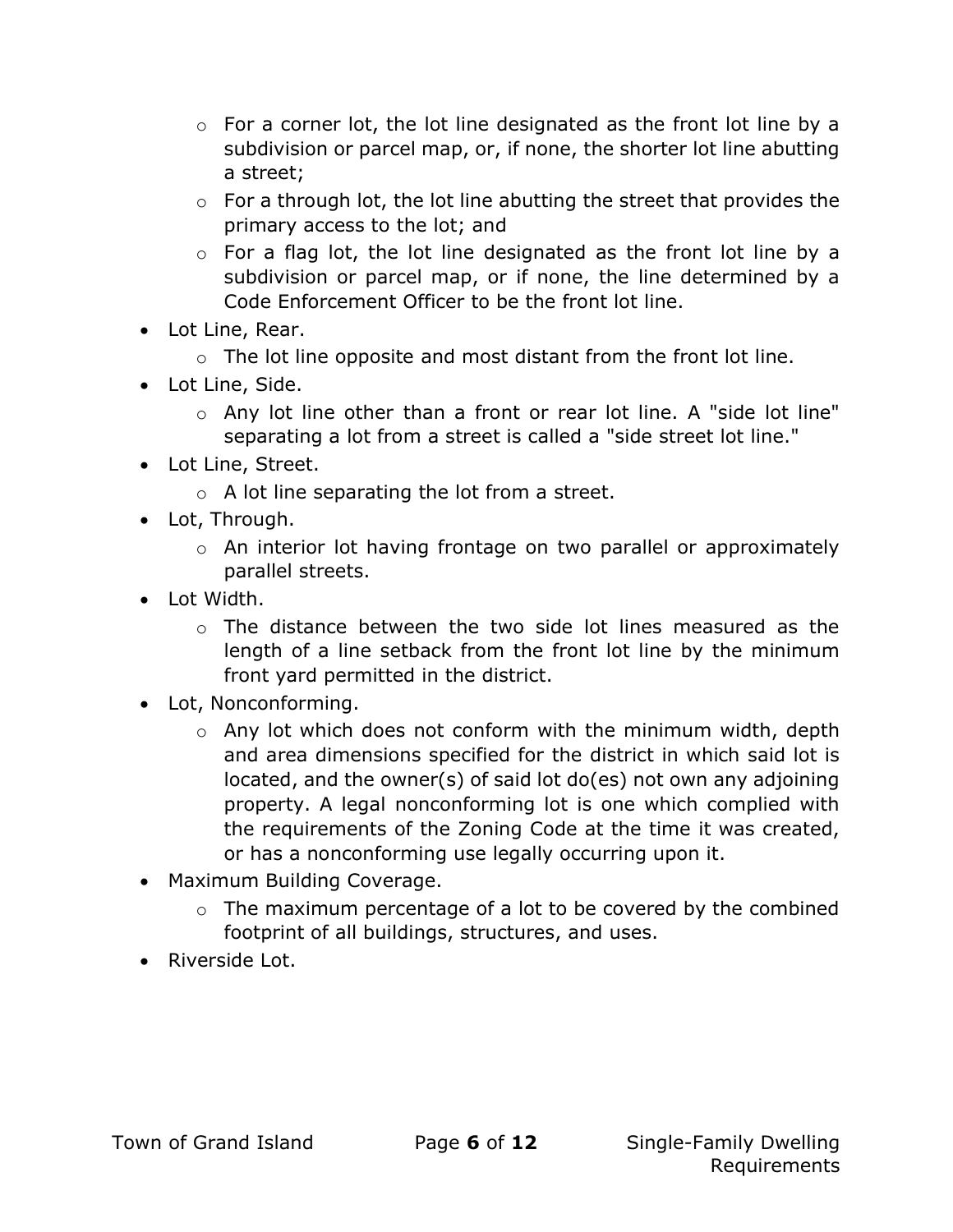- $\circ$  A lot of which any portion borders the Niagara River. For purposes of setback and building coverage calculations, such lots will be deemed to end at the top of the bank of the river, or where a measurable bank is not present, at the normal high water mark. Under no circumstances shall land under water be included in the lot for purposes of calculating setbacks or lot coverage requirements. Where a riverside lot is in common ownership with an adjoining lot separated by a right-of-way (even if covered by more than one deed), and the riverside lot is too small to permit construction of a principal use without a variance, both such lots shall be considered as riverside lots for purposes of this code, except that the provisions of § 407-18C shall not apply to the nonshoreline lot portion of a riverside lot.
- Shoreline Lot.
	- $\circ$  The portion of a riverside lot actually adjoining the Niagara River.
- Start of Construction.
	- $\circ$  The date of permit issuance for new construction and substantial improvements to existing structures, provided that actual start of construction, repair, reconstruction, rehabilitation, addition placement, or other improvement is within 180 days after the date of issuance. The actual start of construction means the first placement of permanent construction of a building (including a manufactured home) on a site, such as the pouring of a slab or footings, installation of pilings or construction of columns. Permanent construction does not include land preparation (such as clearing, excavation, grading, or filling), or the installation of streets or walkways, or excavation for a basement, footings, piers or foundations, or the erection of temporary forms, or the installation of accessory buildings such as garages or sheds not occupied as dwelling units or not part of the main building. For a substantial improvement, the actual "start of construction" means the first alteration of any wall, ceiling, floor or other structural part of a building, whether or not that alteration affects the external dimensions of the building.
- Structure.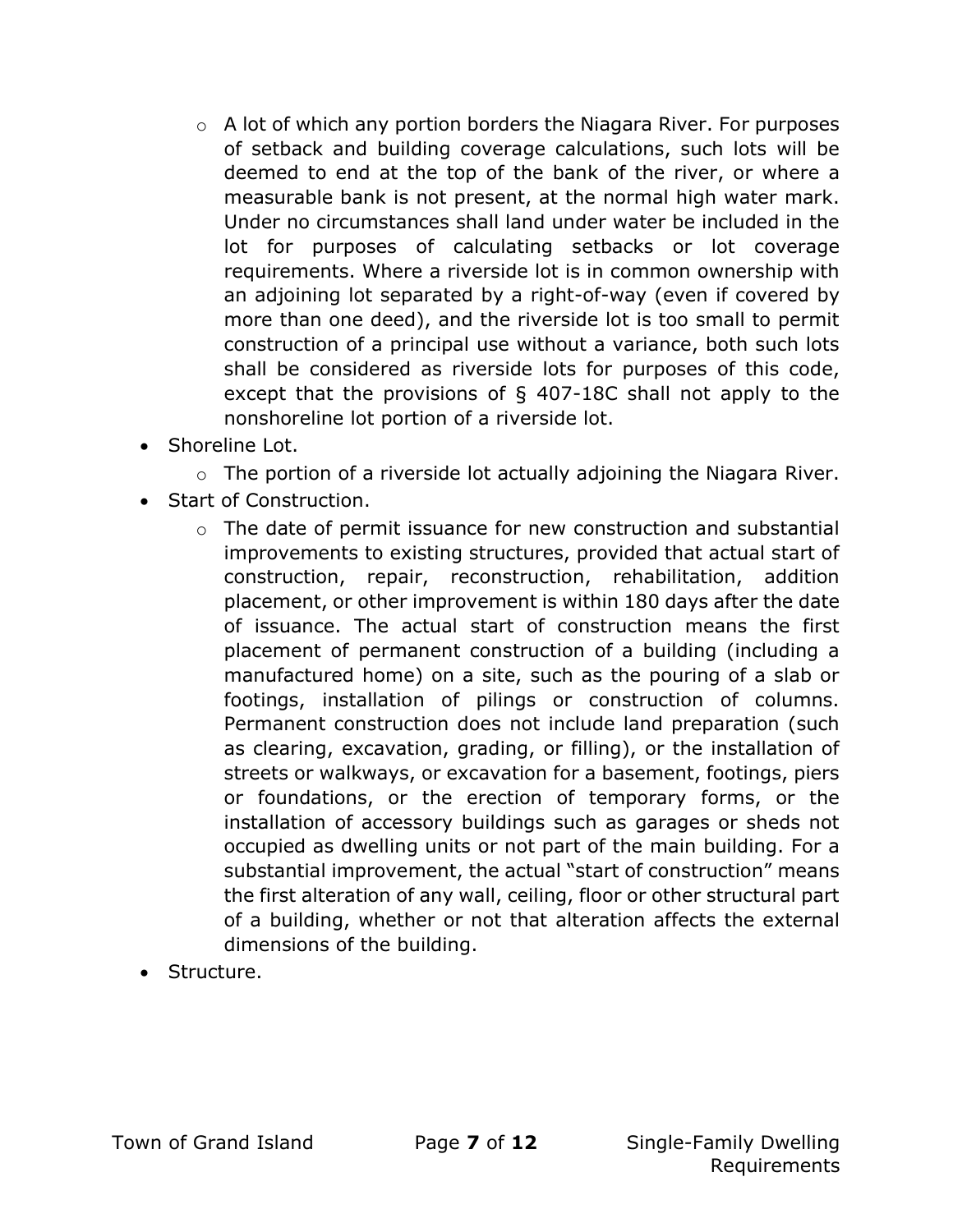$\circ$  Anything constructed, the use of which requires permanent or temporary location on the ground or attachment to something having permanent or temporary location on the ground, including stationary and portable carports, docks, sheds, boathouses, towers, and structures of a similar nature. Also including swimming pools, both in-ground and above ground, decks, flagpoles over 20 feet in height, antennas. Excludes patios, walkways and pavements at ground level.

#### General Requirements

- Single-family dwellings can be constructed in the following zoning districts only:
	- $O$  R<sub>1</sub>-A
	- o R1-B
	- o R1-C
	- o R1-D
	- $O$  R<sub>1</sub>-E
- Each zoning district has yard, lot, and area requirements for minimum lot size, minimum lot buildable area per dwelling unit, minimum lot frontage, minimum lot depth, minimum front yard depth, minimum side yard width, minimum rear yard depth, maximum building height, and maximum building coverage. See Schedule I of the Town Code for the requirements for the corresponding zoning district.
- Measurements:
	- o In determining required yards and setbacks for an irregularly shaped lot or a lot bounded by only three lot lines, the rear lot line is a line a minimum of 10 feet long, parallel to the front lot line; and set at the most distant location from the front lot line.
	- o A distance from a structure to a line or location is measured from the exterior face of the nearest wall or vertical support of the structure to the line or location. For a structure that does not have a wall or vertical support, a Code Enforcement Officer shall determine the point of measurement.
	- o Any lot or structure which is or would be nonconforming in any manner by six inches or less is deemed to be in compliance.
	- o Front setbacks shall be measured from the edge of the right-ofway, or in the case of private streets, from the face of curb.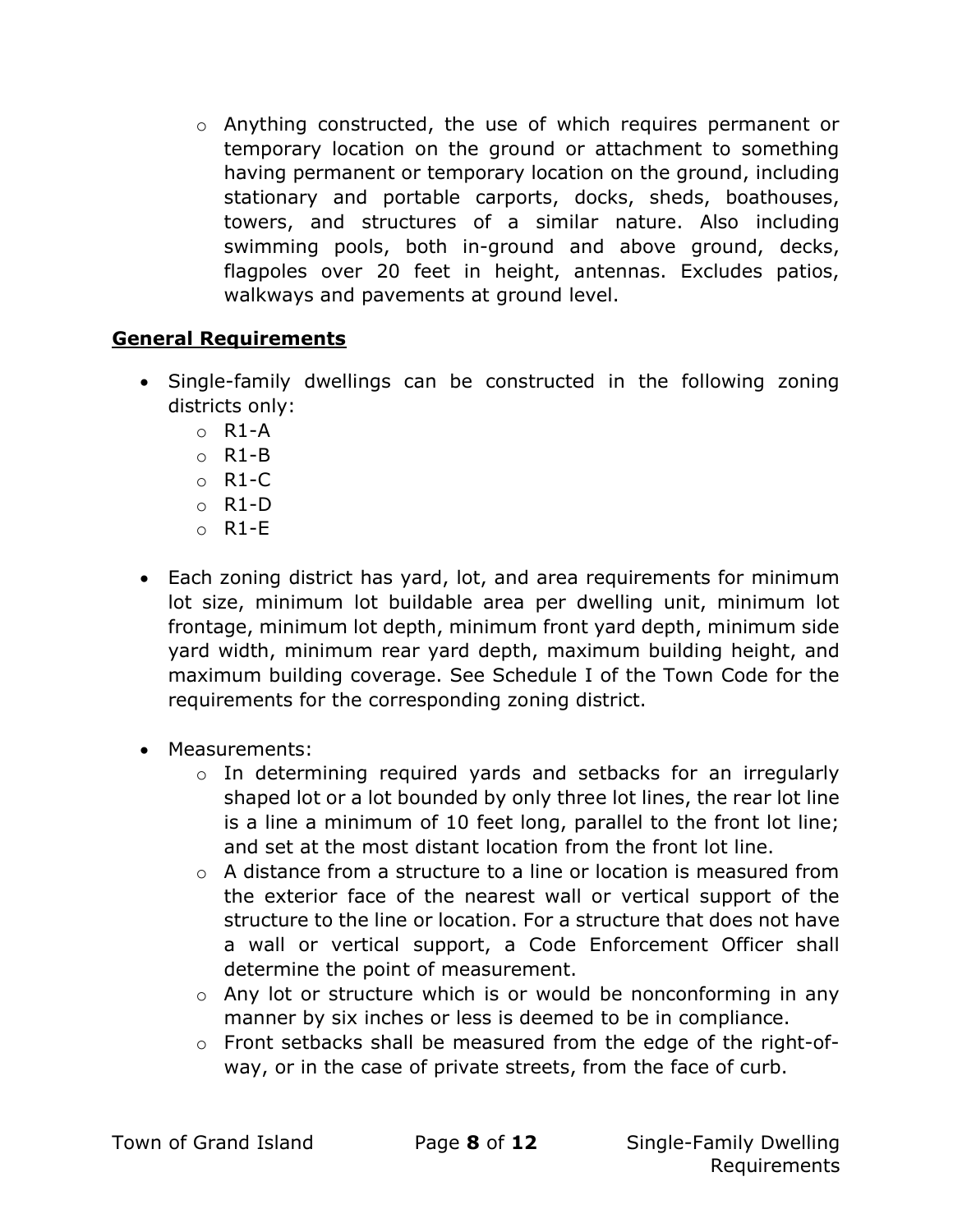- Special Setback Requirements
	- o In addition to the other setbacks established in this code and delineated on Schedule I the following additional setbacks apply in all districts to all buildings and structures, provided that where the district front yard requirements establish a greater setback, the district front yard requirements shall apply.
	- $\circ$  On the following roads, measured from the center of the right-of-way to the building line, the minimum setback, subject to the exception of Subsection B of this section, shall be:

| Name of Road               | <u>Minimum Setback (feet)</u> |                            |  |  |  |  |  |
|----------------------------|-------------------------------|----------------------------|--|--|--|--|--|
| Alt Boulevard              | 100                           |                            |  |  |  |  |  |
| <b>Baseline Road</b>       | 100                           |                            |  |  |  |  |  |
| <b>Bedell Road</b>         | 80                            |                            |  |  |  |  |  |
| <b>Bush Road</b>           | 80                            |                            |  |  |  |  |  |
| <b>East River Road</b>     | 90                            |                            |  |  |  |  |  |
| Ferry Road                 | 80                            |                            |  |  |  |  |  |
| Fix Road                   | 80                            |                            |  |  |  |  |  |
| Grand Island Boulevard 115 |                               |                            |  |  |  |  |  |
| Harvey Road                | 80                            |                            |  |  |  |  |  |
| Huth Road                  | 80                            |                            |  |  |  |  |  |
| Long Road                  | 80                            |                            |  |  |  |  |  |
| Love Road                  | 80                            |                            |  |  |  |  |  |
| Ransom Road                | 80                            |                            |  |  |  |  |  |
| Staley Road                | 80                            |                            |  |  |  |  |  |
| Spaulding Road             | 80                            |                            |  |  |  |  |  |
| <b>Stony Point Road</b>    | 100                           | (except Love Road to Elsie |  |  |  |  |  |
| Lane)                      |                               |                            |  |  |  |  |  |
| Stony Point Road           | 80 (Love Road to Elsie Lane)  |                            |  |  |  |  |  |
| Whitehaven Road            | 100                           |                            |  |  |  |  |  |

- On shoreline lots, structures other than riverside accessory uses, shall be no closer to the river shoreline (measured at the top of the bank) than:
	- o Where there are already two principal structures on adjoining lots, no closer than the average distance of the two adjoining principal structures to the river shoreline, but no less than the rear yard for the district.
	- o Where there is a principal structure on only one adjoining lot, no closer than that principal structure to the river shoreline, but no less than the rear yard for the district.
	- o Where there are no principal structures on the adjoining lots, no less than the rear yard for the district.
- Exceptions: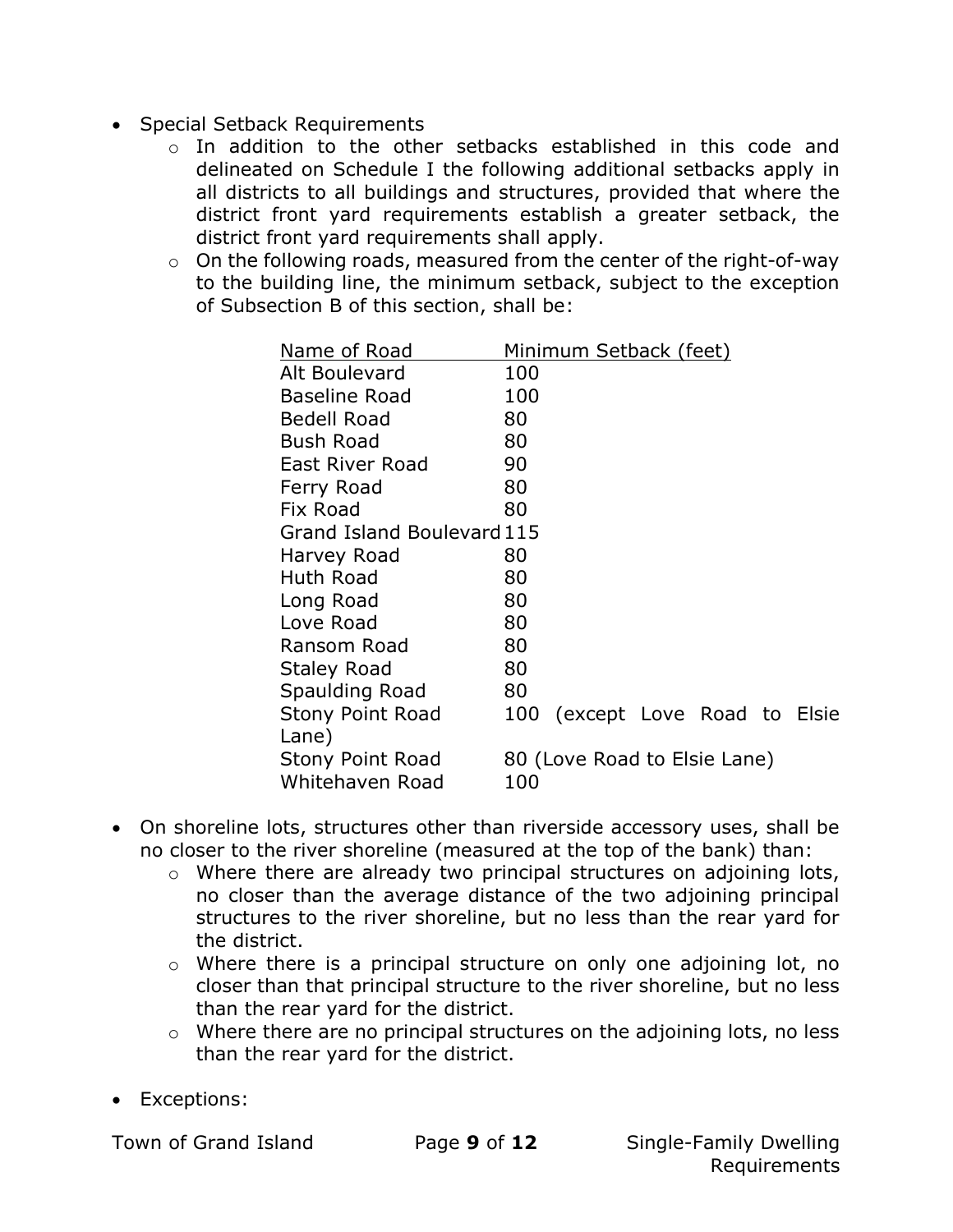- o Exceptions to yard requirements.
	- Rear yard exceptions for through lots. On a through lot where the rear lot line coincides with a street line, a front yard equivalent shall be provided. The rear yard depth requirements in the district regulations shall not apply on that portion of a through lot where the front yard equivalent is required; and
	- Side yard rule for corner lots. On corner lots, all structures shall be no closer to the right-of-way than the minimum front yard setback of the adjacent lots.
	- Exceptions to frontage requirements. Any legal nonconforming lot separately owned and recorded on the Tax Map of the Town of Grand Island at the time of enactment of this chapter which has frontage of less than the prescribed number of feet permitted in an applicable district may be used as a building lot if it has sufficient area to permit the required setbacks within such district.
- o Exceptions to height limitations.
	- The height restrictions of this code do not apply to the following, except as stated herein:
		- Chimneys, flues, spires, tanks, steeples, communications towers, ornamental towers or spires and belfries on otherwise conforming buildings, provided that such structures do not exceed the height limitation by more than 40%;
		- Flagpoles, radio or television antennas, masts or aerials which are located on a building and do not extend more than 20 feet above the roof of such building;
		- Solar energy systems not more than 1/2 story above the roof of such building; and
		- No portion of any structure exceeding the roof of such structure shall be used as a place of habitation.
- Slope of yards.
	- o No building containing dwelling units shall be constructed or altered so as to contain dwelling units unless the surface grade of the front yard at the front wall of the building is either:
		- A minimum of 24 inches above the top of curb, measured at the midpoint between the side lot lines, and/or in compliance with the filed grading plan for the subdivision; or
		- Where a curb grade has not been established, not less than one-foot above the center line of the street, measured at the midpoint between the side lot lines of the lot.
		- Where there is an unusual difficulty in meeting this standard, the Town Engineer may accept a substitute gradient, provided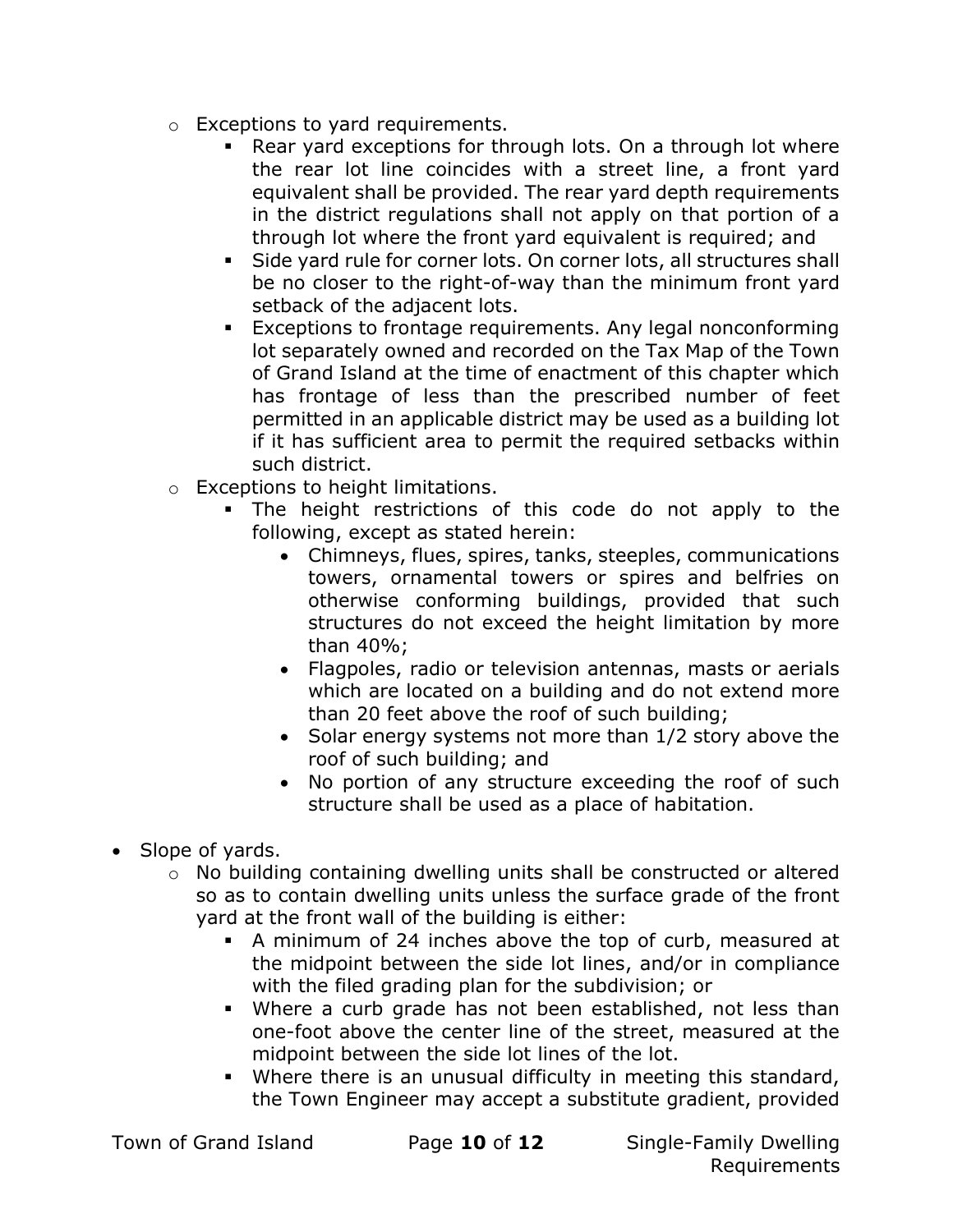that no negative gradient is established within 15 feet of the front wall or within six feet of either side of the rear wall of the dwelling.

- Requirements in Special Flood Hazard areas:
	- o Elevation:
		- Within Zones A1-A30, AE and AH and also Zone A, if base flood elevation data is available, new construction and substantial improvements of any nonresidential structure, together with attendant utility and sanitary facilities, shall either:
			- Have the lowest floor, including basement or cellar, elevated to or above two feet above the base flood elevation; or
			- Be floodproofed so that the structure is watertight below two feet above the base flood level with walls substantially impermeable to the passage of water. All structural components located below the base flood level must be capable of resisting hydrostatic and hydrodynamic loads and the effects of buoyancy.
		- Within Zone AO, new construction and substantial improvements of nonresidential structures shall:
			- Have the lowest floor (including basement) elevated above the highest adjacent grade at least as high as two feet above the depth number specified in feet on the community's FIRM (at least two feet if no depth number is specified); or
			- Together with attendant utility and sanitary facilities, be completely floodproofed to that level to meet the floodproofing standard specified in Subsection A(2).
		- Within Zones AH and AO, adequate drainage paths are required to guide floodwaters around and away from proposed structures on slopes.
		- Within Zone A, when no base flood elevation data is available, the lowest floor (including basement) shall be elevated at least three feet above the highest adjacent grade.
	- $\circ$  If the structure is to be floodproofed, a licensed professional engineer or architect shall develop and/or review structural design, specifications and plans for construction. A floodproofing certificate or other certification shall be provided to the local administrator that certifies that the design and methods of construction are in accordance with accepted standards of practice for meeting the provisions of Subsection A(2), including the specific elevation (in relation to mean sea level) to which the structure is to be floodproofed.